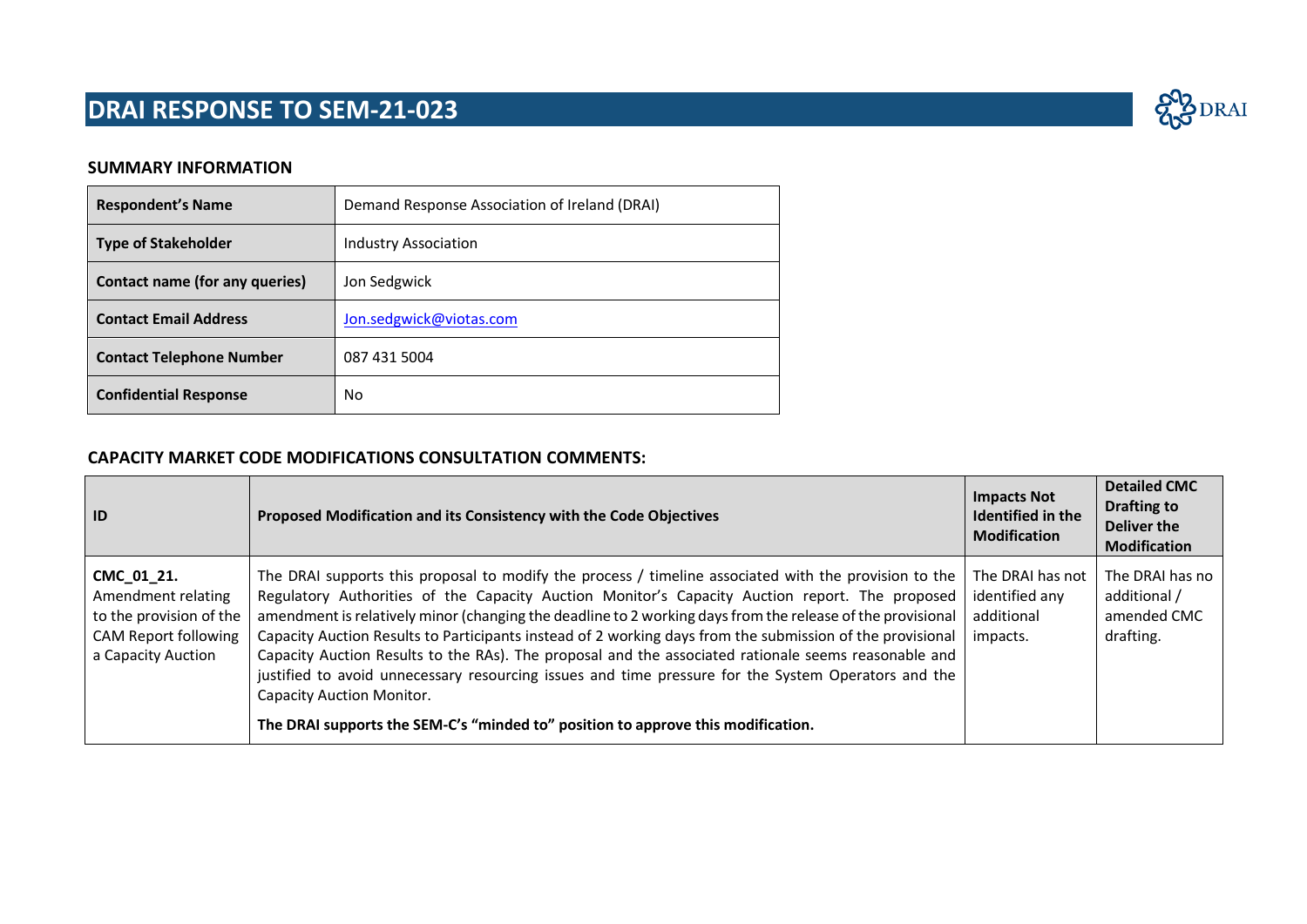

| CMC_02_21.<br>Amendment to<br><b>Capacity Market Code</b><br>Modifications<br>Workshop Agenda<br>Timeline | The DRAI supports this proposal to modify the timeframes for the System Operators to issue the agenda<br>prior to a Modifications Working Group. The proposal appears to be housekeeping to ensure the pragmatic<br>process currently followed by the System Operators is reflected in the CMC and to avoid a minor recurring<br>technical non-compliance. The proposed offset between the deadline for receipt of Modification Proposals<br>(10 working days in advance) and the deadline for the System Operators issuing the workshop agenda (5<br>working days in advance) is reasonable and reflects the pragmatic process currently followed.<br>The DRAI supports the SEM-C's "minded to" position to approve this modification. | The DRAI has not<br>identified any<br>additional<br>impacts. | The DRAI has no<br>additional /<br>amended CMC<br>drafting. |
|-----------------------------------------------------------------------------------------------------------|-----------------------------------------------------------------------------------------------------------------------------------------------------------------------------------------------------------------------------------------------------------------------------------------------------------------------------------------------------------------------------------------------------------------------------------------------------------------------------------------------------------------------------------------------------------------------------------------------------------------------------------------------------------------------------------------------------------------------------------------|--------------------------------------------------------------|-------------------------------------------------------------|
| CMC_03_21.<br>Modification to the<br>provisions for<br><b>Substantial Financial</b><br>Completion         | Introduction:<br>As the proposer, the DRAI reiterates its support for the Modification to the provisions for Substantial<br>Financial Completion (SFC). The current requirement to have contracts in place more than 2 years in<br>advance of bringing a new Demand Site into the market is a major barrier to the delivery of New Capacity.<br>Whilst this requirement aligns well with the delivery of new-build conventional power generation projects<br>with materially longer and less flexible delivery timelines, it is an impediment to the development of<br>demand side capacity.                                                                                                                                            | The DRAI has not<br>identified any<br>additional<br>impacts. | The DRAI has no<br>additional /<br>amended CMC<br>drafting. |
|                                                                                                           | An aggregator can typically bring a new Individual Demand Site (IDS) into a DSU / AGU within a number of<br>weeks, however, the rigidity of the existing SFC process restricts the amount of capacity such units can<br>bring forward by requiring all new IDS to be recruited at least 2 years in advance of market participation.                                                                                                                                                                                                                                                                                                                                                                                                     |                                                              |                                                             |
|                                                                                                           | Offering flexible market participants an alternative option to achieve completion of the SFC milestone will<br>allow aggregators more time to build their portfolios and therefore maximise the amount of capacity they<br>can bring to the market in a given Capacity Year. The DRAI recognise that amending or delaying the SFC<br>deadline could potentially carry additional risks and for that reason the Modification proposes a significant<br>increase in the financial commitments to the delivery of New Capacity to ensure no reduction in delivery<br>certainty / reliability levels relative to the current arrangements.                                                                                                  |                                                              |                                                             |
|                                                                                                           | In our consultation response we seek to emphasise the key benefits of the proposed Modification for both<br>the demand side industry and the system as a whole and also draw attention to the key changes included<br>in "version 2" of the Modification, which acknowledge the workshop feedback and address the queries /<br>concerns noted in the consultation paper.                                                                                                                                                                                                                                                                                                                                                                |                                                              |                                                             |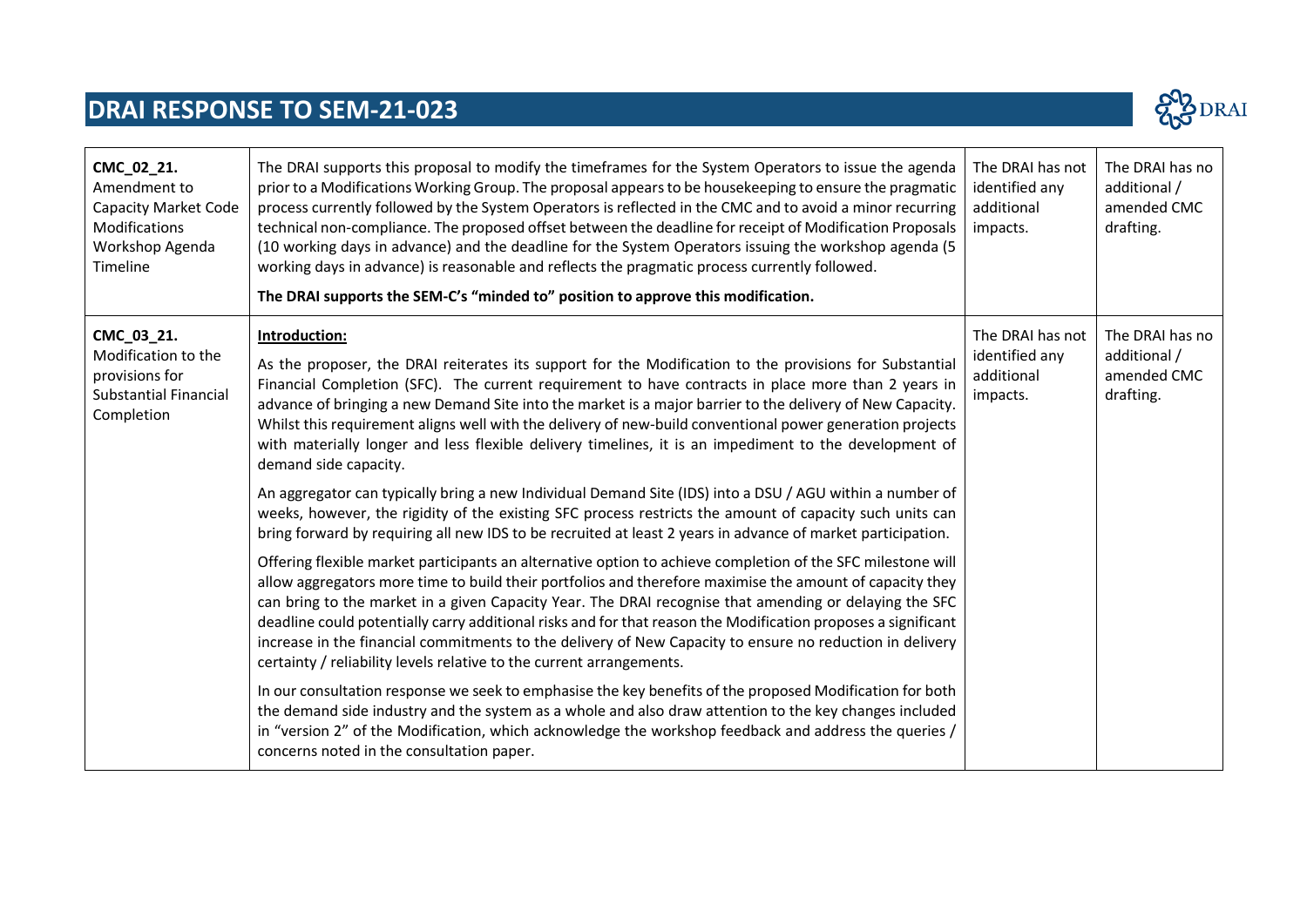

### **Key rationale for the Modification Proposal:** The current SFC milestone is a significant barrier to the full and optimal utilisation of demand side assets in in the Capacity Market and the associated benefits for security of supply and lower end consumer prices. The proposal supports the existing principle of differentiated requirements for different unit types, whilst ultimately ensuring that all Participants provide the same level of commitment and delivery certainty. In doing so DRAI believe the modification strikes an optimal balance between providing aggregators flexibility to recruit customer sites until closer to the start of the Capacity Year while retaining a very strong financial incentive to deliver as early as possible and maintaining the current levels of delivery commitment. The proposal, by significantly increasing the financial commitment to capacity delivery by the same deadline as for Substantial Financial Completion (well ahead of the last opportunity to replace any capacity which fails to deliver) continues to provide very high certainty to end consumers, but in a manner which removes a material barrier to demand side participation, which has significantly different delivery characteristics than major infrastructure construction projects. The DRAI believes the proposal gives the same level of commitment, albeit in a different form, and does not reduce delivery certainty / reliability levels vs. the current arrangements. **Milestones equivalent to Proof of Contract used in other markets:** The proposed approach (allowing aggregators to recruit customers until closer to the start of the delivery period) aligns with that taken in other capacity markets with similar percentages of demand side capacity. In fact the DRAI cite examples of other capacity markets where the effective "end of sales" deadline for demand side aggregators is significantly closer to delivery without negative consequences. For instance: • GB: the deadline is 4 months prior to the start of the capacity year, and • PJM, ISO-NE, Ontario and NY-ISO: all operate to deadlines less than 1 month prior; Demand side capacity currently constitutes approximately 6-8% of total capacity in the PJM, ISO-NE, and NYISO markets, which compares well with the demand side capacity to the SEM (currently 6-7% $^4$ ). On the basis that these markets have not experienced any major issues in allowing "end of sales" for aggregators much closer to the start of the delivery period, the DRAI consider that the potential market impact within the SEM is unlikely to be significant.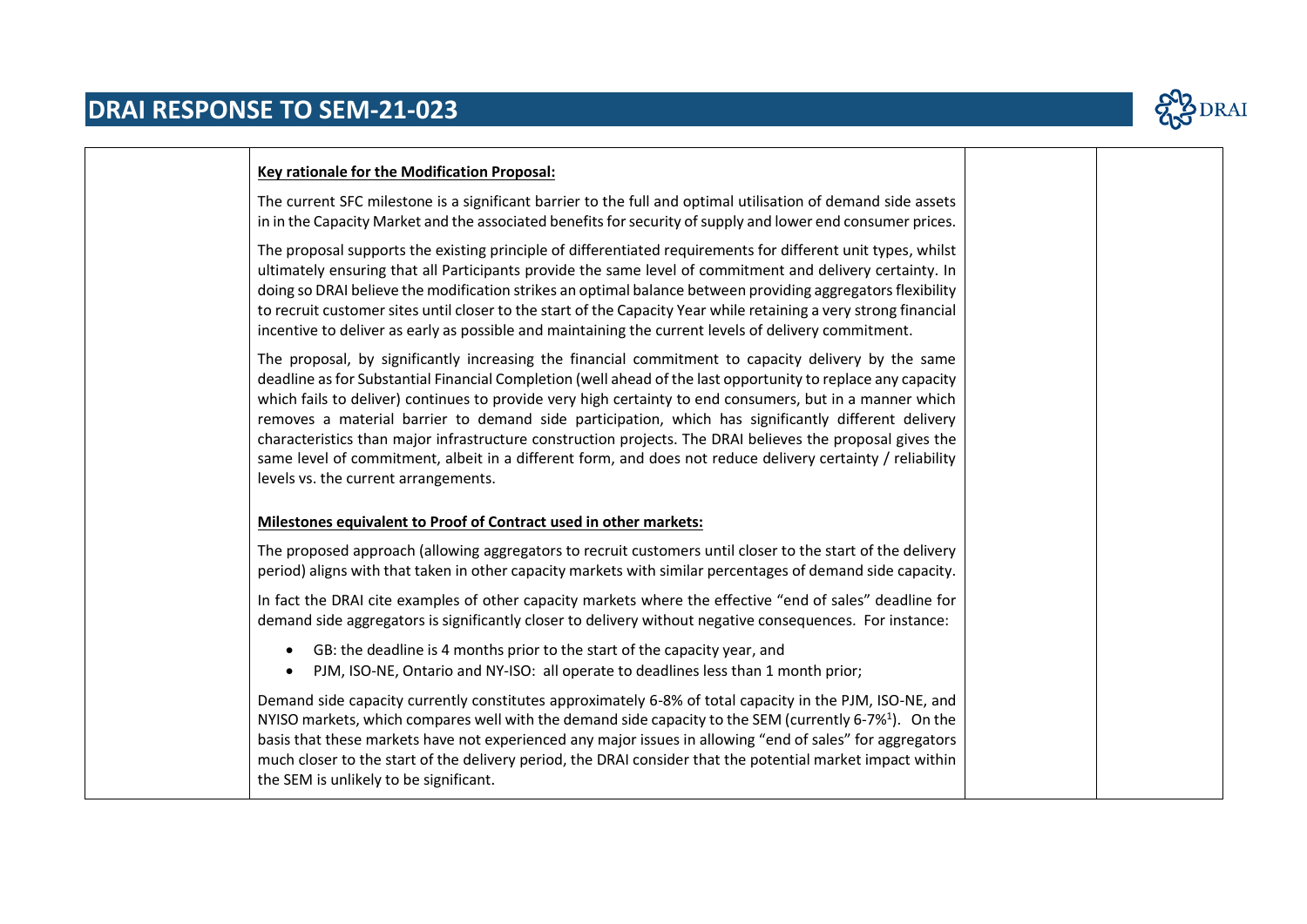

| DRAI believes it is the proportion of total capacity provided by demand side participants which should be                                                                                                                                                                                                                                                                  |
|----------------------------------------------------------------------------------------------------------------------------------------------------------------------------------------------------------------------------------------------------------------------------------------------------------------------------------------------------------------------------|
| assessed to determine the potential market impact of any demand side measures, and does not agree with<br>the statement that demand side participants are more likely to have an impact on a smaller market.                                                                                                                                                               |
|                                                                                                                                                                                                                                                                                                                                                                            |
| Changes made to CMC_03_21 in "Version 2" based on workshop feedback:                                                                                                                                                                                                                                                                                                       |
| The DRAI would like to reiterate the significant changes made to CMC_03_21 v2 in order to reflect the two<br>most substantial pieces of feedback received at Workshop 18:                                                                                                                                                                                                  |
| 1. Amendment to clarify the proposed alternative route to achieve Substantial Financial Completion<br>will only be possible for Awarded New Capacity with a duration of 1 year. This is to ensure that a<br>DSU / AGU which has secured 10 year Awarded Capacity will remain subject to the standard<br>Substantial Financial Completion milestone; and                    |
| 2. Amendment to bring forward the 40 $k\epsilon$ /MW commitment by 13 months where a Participant has<br>elected to bring forward the 30 k€/MW rate to meet Substantial Financial Completion. This is to<br>ensure that there is still a remaining milestone providing an incentive to terminate capacity where<br>it becomes clear this is no longer able to be delivered. |
| The DRAI has made significant effort to address the moderate concerns / suggestions made at the<br>workshop and believe that Modification CMC 03 21 v2 now represents a very robust solution to the<br>challenge it attempts to address.                                                                                                                                   |
| Potential risk of more than one DSU pursuing the same Demand Site:                                                                                                                                                                                                                                                                                                         |
| Paragraph 2.3.31 of the consultation paper notes the potential risk of multiple DSUs pursuing the same<br>Demand Site(s) and this coming to light much later under the proposed process.                                                                                                                                                                                   |
| Whilst this is theoretically a risk in any market, the DRAI is not aware of this situation causing difficulties in<br>any of the capacity markets cited above. In addition, the DRAI questions the rational supporting the view<br>that this issue is of increased concern in a smaller market, like the SEM.                                                              |
| In addition, since the existing qualification process requires DSUs to submit the list of Demand Sites<br>expected to deliver any New Capacity, including the expected MW contribution and the status of                                                                                                                                                                   |

<sup>1</sup> Based on results for the two most recent auctions (2023/24T-4 and 2024/25T-4).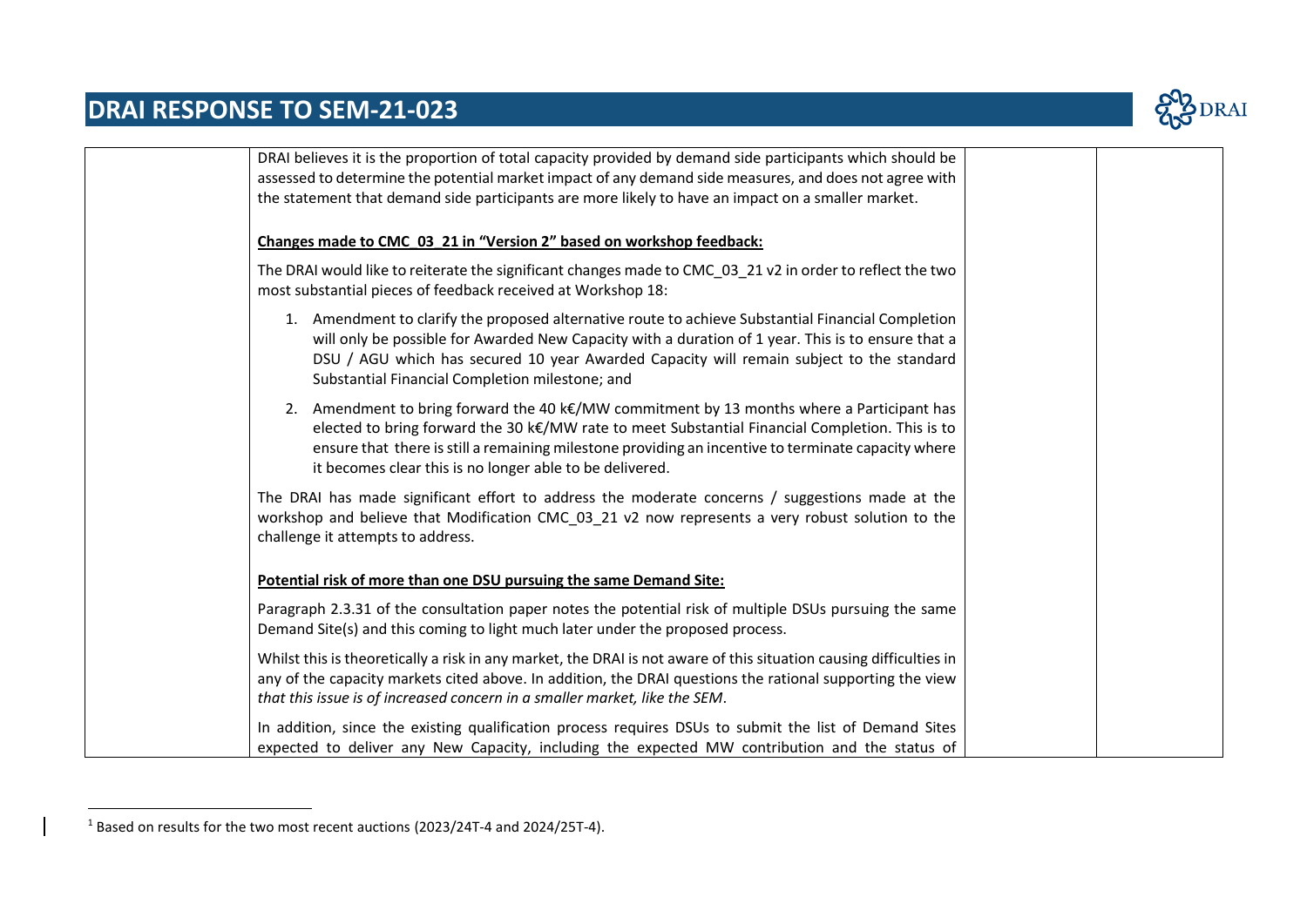

|                              | negotiations with each, the System Operators already have significant information on which to assess the<br>potential for this theoretical double counting risk materialising. |                                                                                                                                                                                                                                                                                                                                                                                                                                       |  |  |
|------------------------------|--------------------------------------------------------------------------------------------------------------------------------------------------------------------------------|---------------------------------------------------------------------------------------------------------------------------------------------------------------------------------------------------------------------------------------------------------------------------------------------------------------------------------------------------------------------------------------------------------------------------------------|--|--|
|                              |                                                                                                                                                                                | In the case where the System Operators consider that further information to assess / quantify this risk is<br>required during the process, the DRAI suggest that the Implementation Progress Report could be amended<br>to include such details. This would enable the System Operators to form a detailed view on whether the<br>potential for double counting presents a serious risk and, if required, to take mitigating actions. |  |  |
|                              |                                                                                                                                                                                | The DRAI does not believe this risk is material and believes the existing avenues available to the System<br>Operators are sufficient to assess / quantify this risk and to take any mitigation action if required.                                                                                                                                                                                                                   |  |  |
| Summary / conclusion:        |                                                                                                                                                                                |                                                                                                                                                                                                                                                                                                                                                                                                                                       |  |  |
|                              | The DRAI strongly supports the approval of this modification.                                                                                                                  |                                                                                                                                                                                                                                                                                                                                                                                                                                       |  |  |
|                              |                                                                                                                                                                                | The graph below summarises the impact of the proposed alternative route to achieve Substantial Financial<br>Completion vs. the current requirements, showing the significantly increased financial commitment to the<br>delivery of the Awarded New Capacity from the end of the Substantial Financial Completion Period, the                                                                                                         |  |  |
|                              | and the new Proof of Contracts milestone.                                                                                                                                      | continued incentive to deliver or declare failure early by 13 months before the start of the Capacity Year,                                                                                                                                                                                                                                                                                                                           |  |  |
| (E/ M W)<br>40,000<br>30,000 | <b>Additional Voluntary</b><br>Commitment<br><b>FAIP Unamanded</b>                                                                                                             | Proof of Contracts                                                                                                                                                                                                                                                                                                                                                                                                                    |  |  |
| 20,000<br>10,000             | DRAI Proposal                                                                                                                                                                  |                                                                                                                                                                                                                                                                                                                                                                                                                                       |  |  |
| $\theta$                     |                                                                                                                                                                                |                                                                                                                                                                                                                                                                                                                                                                                                                                       |  |  |